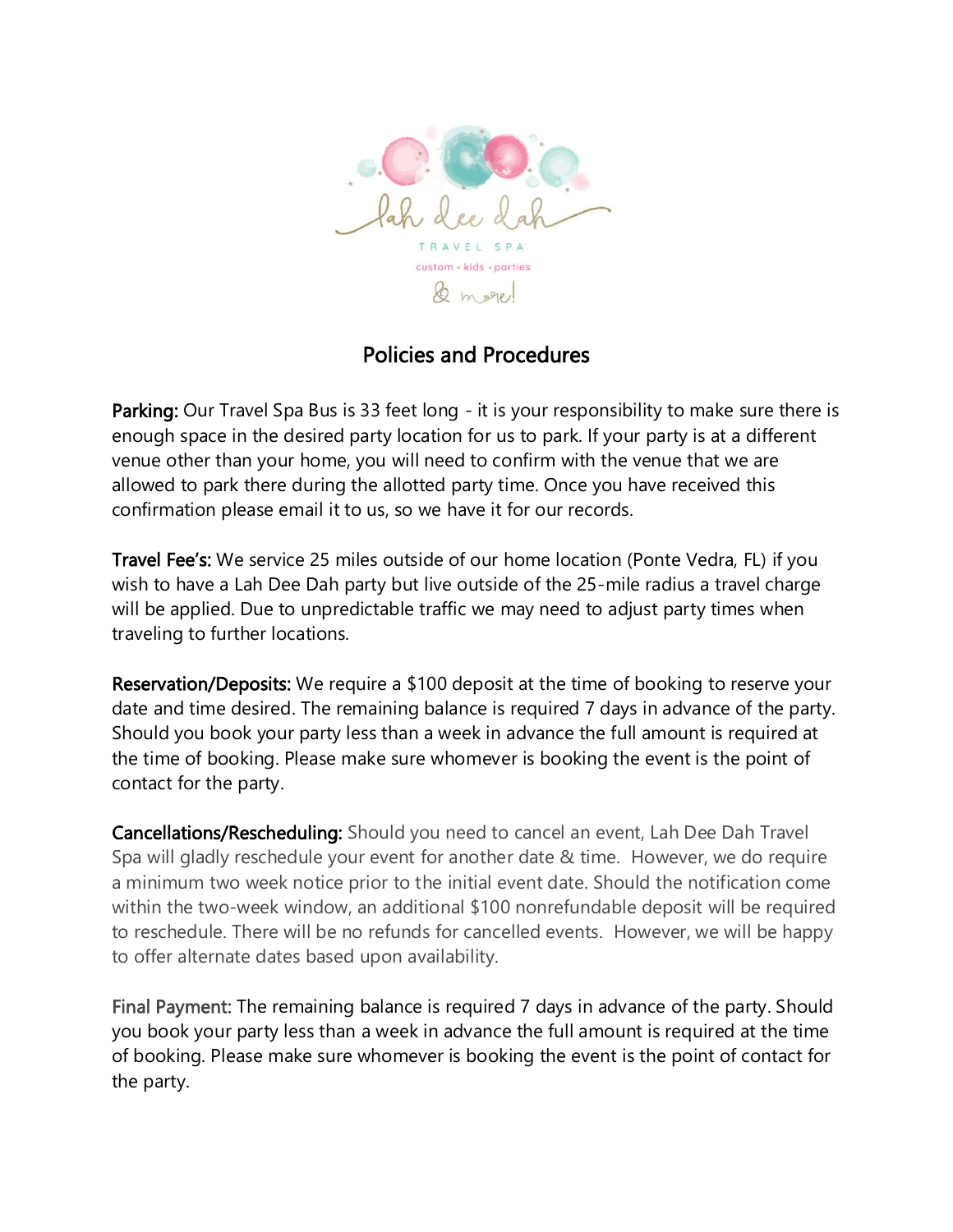Party Times: Our weekend party times are set for 10AM, 1PM, 4PM, and 7PM as well as 7PM on Friday evenings.

Set Up: In general, set up for a party once we have arrived will take around 20 minutes. We ask that no guests come to the bus until we are completely set up and ready to go. You will know it's party time when we knock on your door. After the event it will take us around 15 minutes to breakdown and depart.

Final Head Count: Please have us the final guest count 7 days prior to your event with the ages of all guest attending. The guest count will help us prepare all supplies to make each and every guest have the most magical experience possible.

Party Hostesses: Party Hostesses are not licensed technicians or cosmetologist all services performed are just for fun.

Food and Beverage: Outside food and beverages (other than water) are not permitted inside the bus.

Favor Bags: If you did not purchase a package that includes Lah Dee Dah favor bags you may bring your own onto the bus. Let us know if you plan to do this and we can have them set up before the guests come aboard the bus.

Presents: Present opening is not included in our activities. If you wish for presents to be opened on the bus, we suggest you purchase additional time (\$85  $\frac{1}{2}$  hr).

Substitutions: Our party packages are thoughtfully planned out. No substitutions will be offered but you may add on any service listed under our a la carte menu to your desired package.

Guest Participation: No guest will be forced to do any party activity that they do not wish to participate in. However due to time constraints we will not be able to go back to an activity if they wish to do it later. Guests who arrive late to the party will not be able to have any service done that has already been completed before their arrival.

Misbehaving Guests: It is the responsibility of the host parent to handle any quest who is misbehaving.

Damages: Accidents happen! However, you may be charged for any damages that are sustained to the bus or items on the bus during your party.